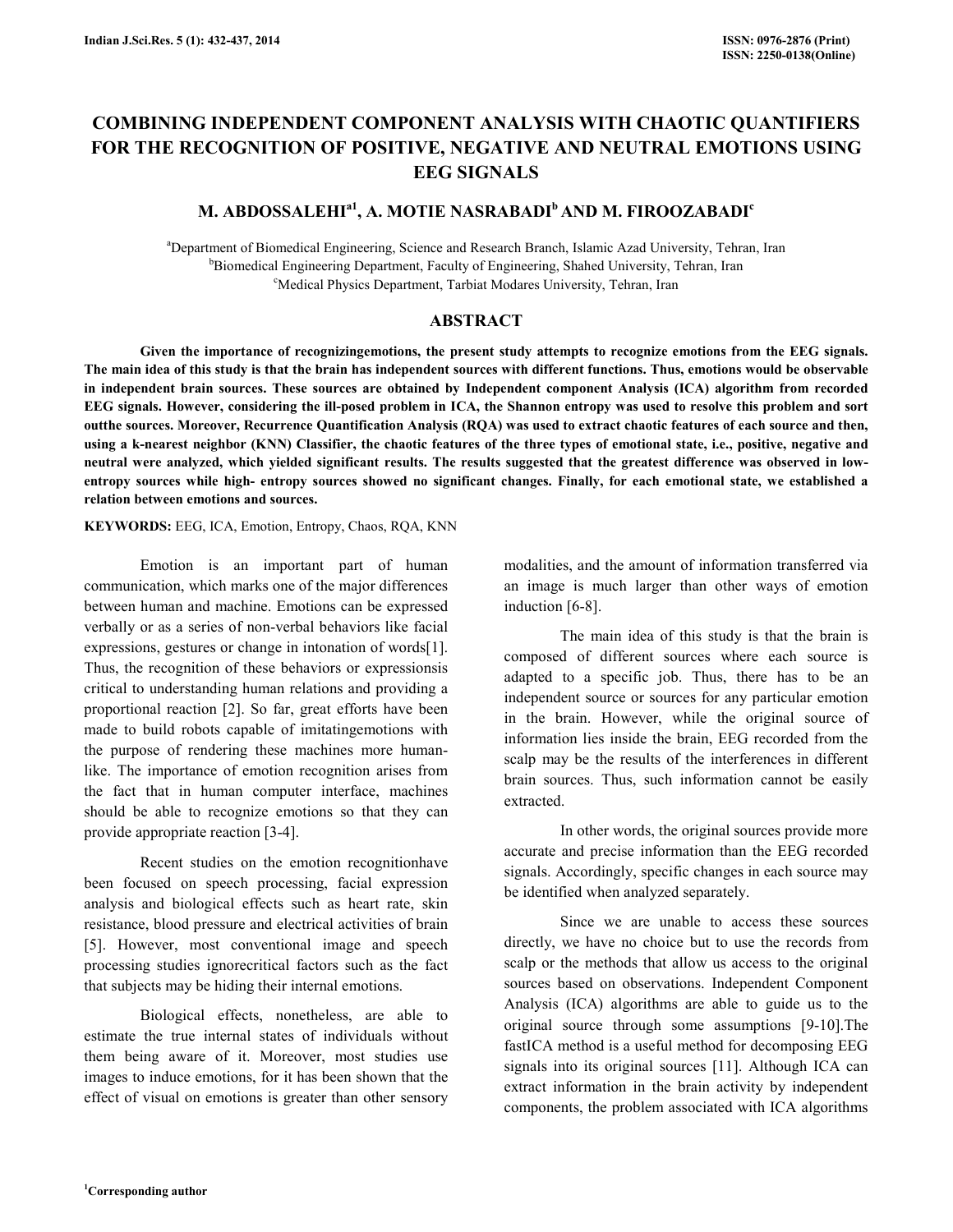is that the order of extracted components is not specified, changing with each implementation of algorithm. That is, ICA is ill-posed [9]. To solve this problem, more information is needed, which should be related to original properties of system. In this study, we used the Shannon entropy for sorting the sources because it is assumed that emotion inductions cause changes in entropy of sources.

 The traditional methods for analyzing biological signals include time series analysis and focusing on statistical propertiesof time or frequency domains, though those methods are useful for linear systems with very specific mathematical properties [12].While it has been asserted that biological systems, especially the brain system, have complex dynamics, this complexity can be interpreted as nonlinear chaotic dynamics of the system [13-14]. When assumed that brain is a complex dynamic system, EEG signals, which are directly proportional to the information processing capability, can be considered as a representation ofthe chaotic behavior of the human brain. To study the chaotic behavior of a system, Recurrence Quantification Analysis (RQA), which was proposed by Zbilut and Webber, appears to be a useful tool [15].

 It is because RQA demonstrates the dynamic behavior of a system that is indicative of the recurrence of a trajectory in a given state in phase space. The quantitative measures of RQA enable us to decide about the deterministic or stochastic nature of the dynamic behavior of the system.To measure the quantitative measures of RQA, the phase space via time-delay embedding should be reconstructed [16].

 Based on the assumption that emotions are produced in independent sources inside the brain, where each source displays chaotic behavior, the authors, combining ICA and chaotic features, introduced a new method based on ICA-Chaos to process EEG, which can be used for recognizing the nature of emotion and extracting features in emotion recognition. Moreover, this has improved the accurate recognition of emotions compared to other studies [5,17-19]. Therefore, the combination of ICA and chaos in EEG signal with the aim of emotion processing is the premise of this research.

#### MATERIALS AND METHOD

#### Subjects

 In this paper, a new database consisting of 35 right-handed male volunteers, all of whom had been tested with standardized right-handedness test, with a mean age of 20.1 +1.4was constructed. All the participants were students who did not have any history of physical diseases or mental disorders, and had not usedany drug or alcohol 48 hours before the test. Additionally, depression, anxiety and alexithymia were testedusing German versions of the Self-Rating Depression Scale. The study was conducted based on the Declaration of Helsinki principles, which was approved by the ethics committee of the Islamic Azad University, Branch of Science and Research.All participants were also informed that they could leave the experiment at any time.

#### Visual Stimuli

 Visual stimulation consisted of color pictures selected from the International Affective Picture System (IAPS). According to social constructivist point of view, all selected images, had already been evaluated by Iranian subjects who were different from the final participants and eliciting emotional responses similar to IAPS database. In this study, three types of positive, negative and neutral emotional pictures were used.

#### Stimulus Presentation

 Visual stimuli were presented in monovalent blocks (positive, negative or neutral) randomly, followed by a 5-min cool-down period to eliminate the emotional effects of each block on other blocks. Each block consisted of 10 emotional images that have been presented with 5000 ms by 2000 ms intertribal intervals.

 The stimuli were projected onto a 15.6 inch LED that had been placed 50 cm from the subjects in a soundproof room. After showing each monovalent block of the stimuli, the subjects were inquired about the elicited emotions to ensure the subjects were looking carefully at the images.

## EEG Measurement

 The electroencephalogram (EEG) was recorded by 15 scalp Ag-AgCl electrodes in accordance with international 10-20 system using a G-tec system (Austria) on left and right hemispheres locations as shown in Fig. 1.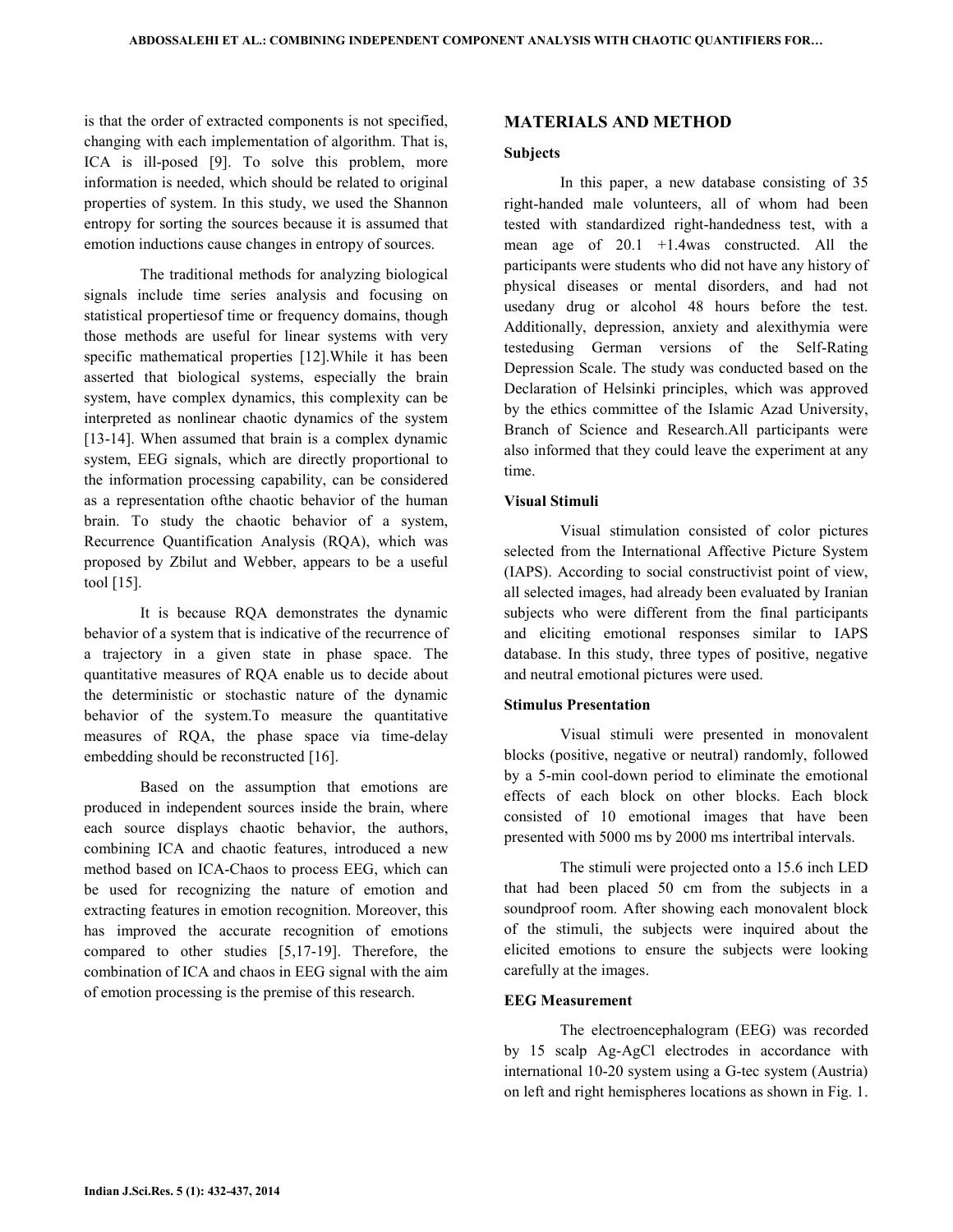(Electrode impedance  $\leq 5$  k $\Omega$ , 0.5-70 Hz, 512 samples / sec)



### Figure 1: The place of the electrodes (left) and a subject recording signal (right)

 The electrooculogram (EOG) was recorded byan additional electrode placed below the left eye (outer canthi) with A1 serving as the reference electrode.

#### METHODS

 Based on the assumption that brain composed of various sources with each adapted for a specific activity, EEG signals recorded from scalp were decomposed into components by ICA algorithm, which were independent in terms of time. The fastICA method was used to separate 16 source components from 15 channels of EEG and one channel of EOG. The main problem of ICA algorithm is that it is ill-posed. In other words, in each run of ICA algorithm, the order of the independent components will change. To solve ill-posed problem, we need additional information proportional to the chaotic nature of the signals. Since the entropy of a variable can be interpreted as the degree of information provided by that variable, the entropy of sources was used as a criterion to handle ill-posed problem of ICA. Another problem associated with fastICA is that in each run of this method, after whitening, the number of converged sources of the output may not be the same as the number of observations in the input, which is equal to 16 in this test.

Thus, we only used the trials in which the number of fastICA output was at least equal to 13 independent components and discarding the rest.

 As reported in previous studies, ICA can effectively separates EEG artifact sources (such as blinks, muscle activity, electrical noise, and cardiac signals) from the original EEG, which is considered asindependent cortical source activities. Consequently, to remove these artifact components, first all the sources were sorted out based on descent order of entropy, and then the top ten independent components were retained for each trial with those with minimum entropy being discarded. It is because we have assumed that artifacts, especially EOG, have minimal entropy compared to other available sources in the brain. To verify this assumption, the correlation between discarded components (those with minimum entropy) and EOG was assessed, showing that in most cases, the correlation coefficient between the source and EOG signal was greater than  $0.6$ .

 Also, RQA was used for the remaining ten sources to study their chaotic behavior. Time delay was estimated as the first minimum of the Average Mutual Information, and embedding dimension was calculated by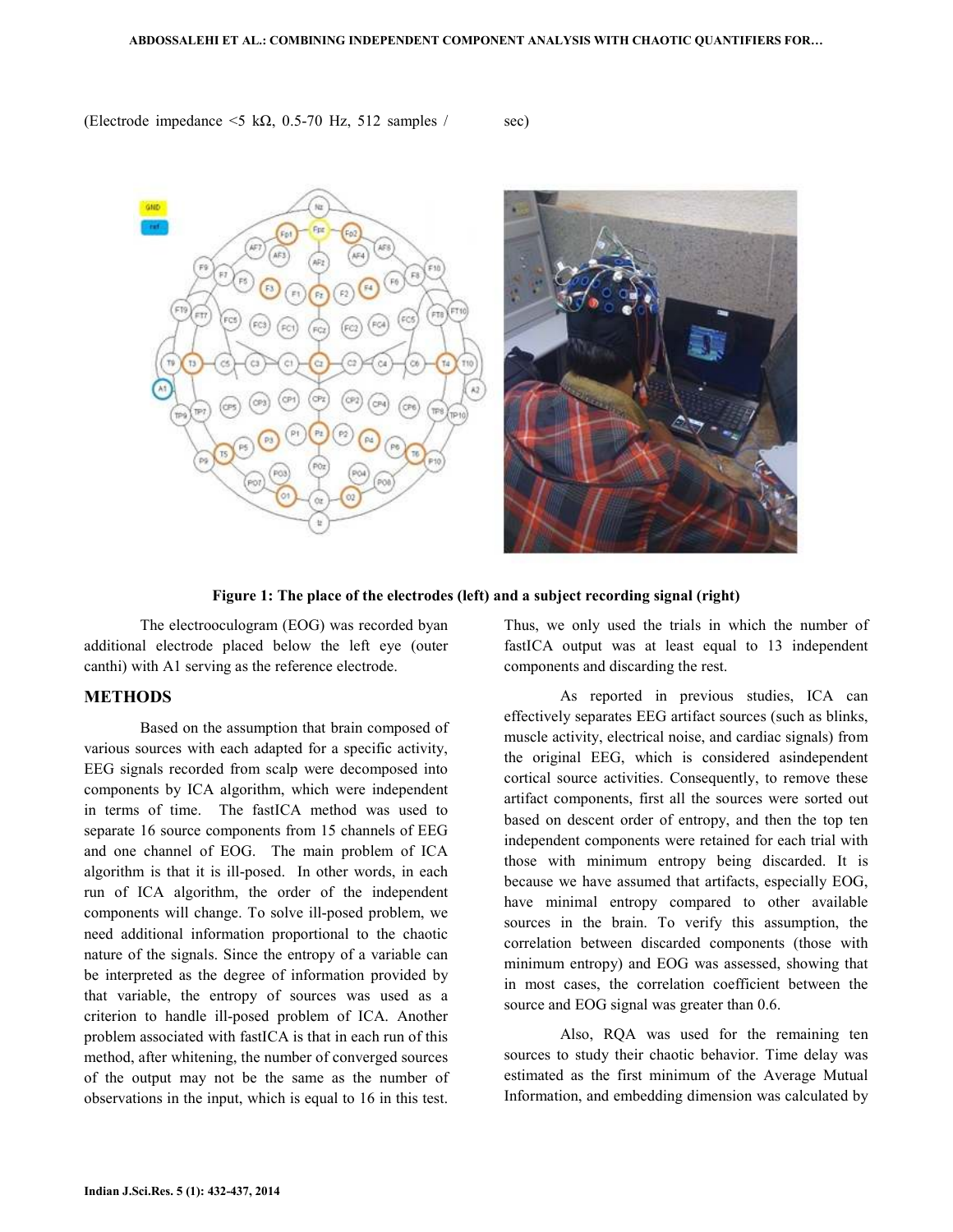the false nearest neighbor technique. The mean embedding dimension was equal to 3 and the mean time delay was equal to 4 that we considered them for all the trials. Finally, 12 features including Recurrence rate, Determinism, Averaged diagonal line length, Length of longest diagonal line, Entropy of diagonal line length, Laminarity, Trapping time, Length of longest vertical line, Recurrence time of 1st type, Recurrence time of 2nd type, Recurrence time entropy and transitivity were extracted for ten independent sources in each trial.

## RESULTS AND DISCUSSION

 After extracting RQA features for each source sorted by entropy, it was observed that the differences were insignificant for emotional states while the empirical results of each state were different. Accordingly, a simple classifier, based on RQA features, was used for clustering and forming the primary knowledge in positive, negative and neutral emotional states. A KNN Classifier with  $k = 1$ was considered and the genetic algorithm was used to find the optimal feature space. 60% of the data was used for training, 20% for validation and the remaining 20% was used to test system performance. The results of the system performance have been shown in Table 1. In this table, the columns represent 10 independent sources that were sorted out based on maximum to minimum entropy. In other words, the first source has the maximum and the  $10<sup>th</sup>$  source has the minimum entropy. Each row of the table represents the sensitivity, which is the number of the target emotional state identified accurately by KNN Classifier divided by the total data of the same emotional state.

Table 1: Performance of the system in recognizing three emotional states in independent sources by genetic algorithm and KNN

|                         |                  |                  |                  |                  |                  |                  |                  |                  |                  | 10               |
|-------------------------|------------------|------------------|------------------|------------------|------------------|------------------|------------------|------------------|------------------|------------------|
| Positive<br>sensitivity | $44.21 \pm 5.91$ | $50.54 \pm 9.37$ | $33.12 \pm 5.76$ | $36.73 \pm 7.11$ | $49.29 \pm 8.36$ | $47.14 \pm 7.07$ | $41.35\pm 6.91$  | $49.15\pm 6.64$  | $45.68 \pm 7.18$ | $56.52 \pm 7.59$ |
| Negative<br>sensitivity | $41.72 \pm 9.12$ | 44.29±7.47       | $40.52 \pm 7.01$ | $38.89 \pm 7.88$ | $57.23 \pm 9.29$ | 41.09 $\pm$ 7.4  | $49.54 \pm 7.41$ | $55.80\pm 6.89$  | $56.27\pm 6.48$  | $42.54\pm 6.86$  |
| Natural<br>sensitivity  | $35.84 \pm 7.69$ | $47.35\pm 6.60$  | $36.74 \pm 7.81$ | $38.74\pm 6.35$  | $70.61 \pm 8.87$ | $39.45 \pm 6.53$ | $42.67 \pm 7.11$ | $46.69 \pm 5.64$ | $57.52 \pm 6.52$ | $39.07 \pm 7.51$ |
| Overall<br>accuracy     | $40.55 \pm 3.61$ | $47.41 \pm 4.41$ | $36.61 \pm 3.75$ | $37.88\pm4.29$   | 59.00±4.72       | $42.38\pm4.09$   | $44.52\pm3.86$   | $50.47\pm3.77$   | $53.25 \pm 2.62$ | $45.91 \pm 3.69$ |

 As shown in table 1, better results in recognizing positive emotional state were achieved at source 10 with a sensitivity of 56% .For the negative and neutral emotional states, the better results were achieved at sources 8 and 9 with a sensitivity of 56% and source 5 with a sensitivity of 70%, respectively.

 According to the results, the better sensitivity for neutral, negative and positive states is found at source 5, 8 and 10, respectively. Accordingly, there seems to be a relation between neutral emotions and source 5, negative emotions and source 8 and positive emotions and source 10. To verify the accuracy of this interpretation, we compared various emotions in pairs.

 To recognize both positive and negative emotional states, another KNN with a genetic algorithm was used.

 The results of the classifier performance are shown in Table 2.

Table 2: Performance of the system in recognizing positive and negative emotional states in independent sources by genetic algorithm and KNN

|             |                  |                  |                  |                |                  |                  |                  |                  |                  | 10               |
|-------------|------------------|------------------|------------------|----------------|------------------|------------------|------------------|------------------|------------------|------------------|
| Positive    | $59.60 \pm 7.33$ | $65.01 \pm 8.35$ | $53.53 \pm 8.78$ | $53.46\pm7.16$ | $68.41 \pm 6.45$ | $58.35 \pm 7.45$ | $70.01 \pm 6.46$ | $70.45 \pm 6.85$ | $59.95\pm 6.47$  | $80.42 \pm 7.35$ |
| sensitivity |                  |                  |                  |                |                  |                  |                  |                  |                  |                  |
| Negative    | $55.81 \pm 8.52$ | $61.11 \pm 7.09$ | $59.71 \pm 9.46$ | $56.40\pm8.68$ | $68.29 \pm 4.97$ | $57.86 \pm 7.07$ | 79.14±6.94       | $79.74\pm 6.69$  | $67.42\pm 6.98$  | $69.06\pm6.72$   |
| specificity |                  |                  |                  |                |                  |                  |                  |                  |                  |                  |
| Overall     | $57.58 \pm 4.62$ | $63.08\pm5.24$   | $56.70 \pm 5.01$ | $54.62\pm5.49$ | $68.29 \pm 3.51$ | $58.04 \pm 5.23$ | 74.54±4.97       | $74.70\pm4.31$   | $63.50 \pm 3.84$ | 74.87±3.99       |
| accuracy    |                  |                  |                  |                |                  |                  |                  |                  |                  |                  |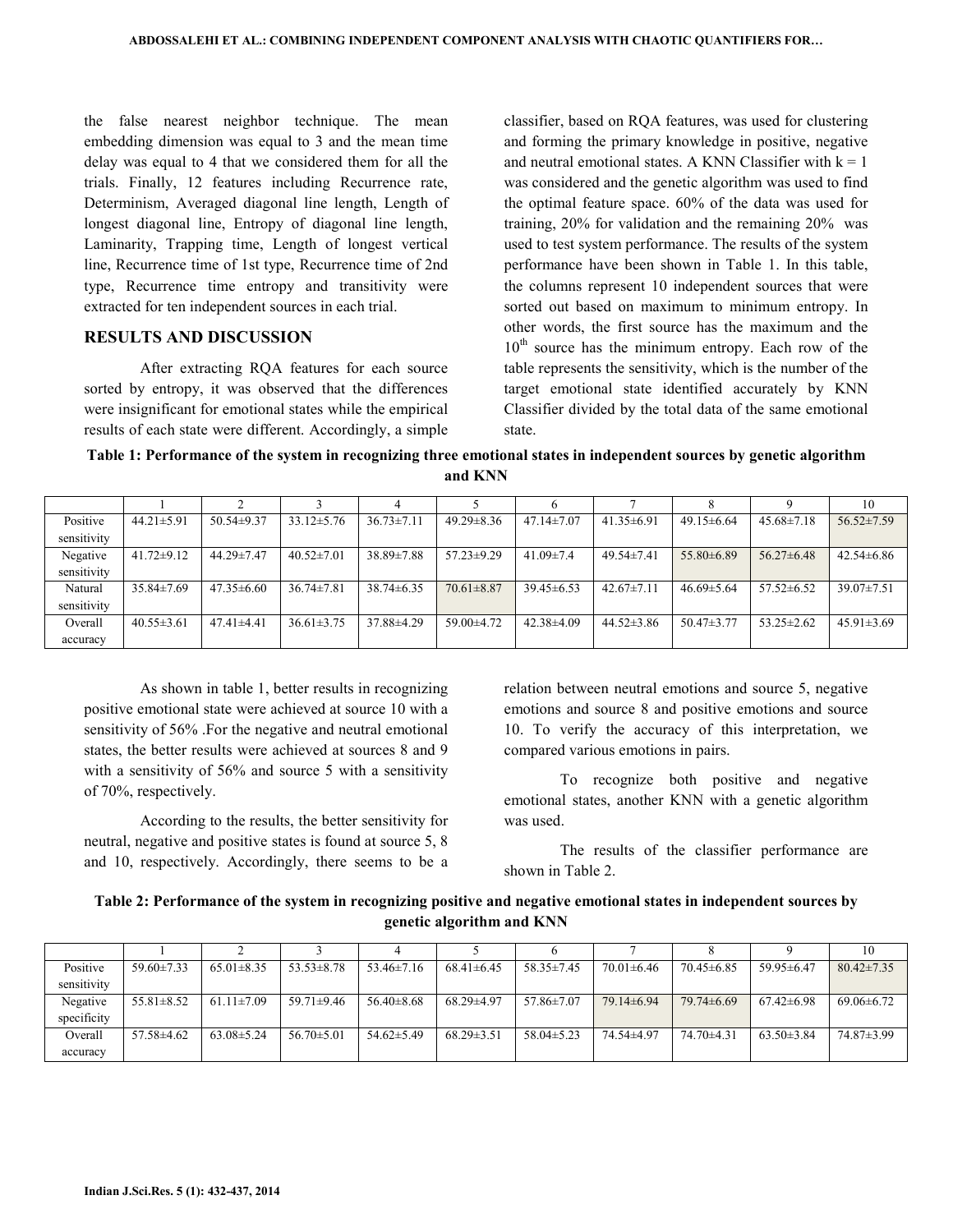Table 3 presents the results of recognizing both positive and neutral emotions by a KNN along with genetic algorithm. In Table 4, the results of recognizing both negative and neutral emotions have been shown by a KNN and genetic algorithm.

## Table 3: Performance of the system in recognizing positive and neutral emotional states in independent sources by genetic algorithm and KNN

|             |                  |                  |                  |                  |                  |                  |                  |                  |                  | 10               |
|-------------|------------------|------------------|------------------|------------------|------------------|------------------|------------------|------------------|------------------|------------------|
| Positive    | $59.41 \pm 7.44$ | $65.23 \pm 7.59$ | $53.74 \pm 8.86$ | $51.63 \pm 7.86$ | $68.53 \pm 5.46$ | $64.69 \pm 6.44$ | $55.45\pm 6.20$  | $63.83 \pm 8.00$ | 78.08±7.64       | $82.55 \pm 7.11$ |
| sensitivity |                  |                  |                  |                  |                  |                  |                  |                  |                  |                  |
| Neutral     | $59.33 \pm 7.53$ | $69.51 \pm 7.63$ | $49.68\pm 6.96$  | $57.66\pm 6.89$  | $76.74\pm 6.91$  | $58.29 \pm 7.42$ | $53.93 \pm 7.51$ | $66.97 \pm 7.03$ | $74.05\pm6.23$   | $76.09 \pm 7.02$ |
| specificity |                  |                  |                  |                  |                  |                  |                  |                  |                  |                  |
| Overall     | $59.12 \pm 4.12$ | $67.25 \pm 5.99$ | $51.58 \pm 5.86$ | $54.62 \pm 5.31$ | $72.58 \pm 3.29$ | $61.45 \pm 4.82$ | $54.41 \pm 4.22$ | $65.54 \pm 5.39$ | $76.00 \pm 5.24$ | 78.87±4.96       |
| accuracy    |                  |                  |                  |                  |                  |                  |                  |                  |                  |                  |

## Table 4: Performance of the system in recognizing negative and neutral emotional states in independent sources by genetic algorithm and KNN

|             |                  |                  |                  |                  |                  |                  |                  |                  |                  | 10               |
|-------------|------------------|------------------|------------------|------------------|------------------|------------------|------------------|------------------|------------------|------------------|
| Negative    | $63.40 \pm 8.64$ | $52.39 \pm 6.54$ | $60.34 \pm 8.75$ | $64.63\pm 6.54$  | $77.06 \pm 7.37$ | $59.59 \pm 6.71$ | $73.34\pm 6.71$  | $79.51 \pm 7.09$ | $79.30 \pm 8.43$ | $52.47\pm 6.84$  |
| sensitivity |                  |                  |                  |                  |                  |                  |                  |                  |                  |                  |
| Neutral     | $59.11 \pm 8.44$ | $59.60 \pm 7.80$ | $56.31 \pm 6.11$ | $57.81 \pm 8.21$ | $82.78 \pm 6.57$ | $59.60\pm 6.69$  | $71.54 \pm 7.69$ | $68.05 \pm 6.75$ | $76.01 \pm 8.30$ | $56.98 \pm 8.09$ |
| specificity |                  |                  |                  |                  |                  |                  |                  |                  |                  |                  |
| Overall     | $61.20 \pm 4.57$ | $55.87\pm4.21$   | 58.29±4.94       | $61.04\pm4.47$   | $80.04\pm4.20$   | $59.41 \pm 3.72$ | $72.54\pm4.04$   | 73.58±4.35       | $77.41 \pm 5.18$ | $54.79 \pm 5.38$ |
| accuracy    |                  |                  |                  |                  |                  |                  |                  |                  |                  |                  |

 The results of Tables 2, 3 and 4 also confirm the relation between emotions and sources. According to the Table 2, the best recognition forpositive emotional state was achieved at source with a sensitivity of 80%,whereas for negative emotional state, this was achieved at sources 7 and 8 with specificity of 79%.

 Moreover, the results of Table 3 for positive and neutral states suggest source 10 with a sensitivity of 82% for positive state and source 5 with a specificity of 77% for neutral emotional state. The results of Table 4 also shows that for negative emotional states, the best sensitivity was achieved at source 8 with a valueof 79% and for neutral emotional state, the best specificity was achieved at source 5 with a value of 82%.

 These results indicate that a simple KNN Classifier is able to recognize three emotional states with acceptable precision. This shows that Shannon entropy has been able to sort out the independent sources decomposed by the fastICA method and resolve ill-posed problem of this algorithm in recognizing emotional states. The results also suggest that there is a set of independent sources in human's brain which are related to emotions and can be represented using chaotic and non-linear dynamic methods. Moreover, it was found that sources representing neutral emotions had the highest entropy compared to the sources related to negative emotions while these emotions also had higher entropy than sources representing positive emotions. This means that higher order can be observed in positive and negative emotions, and that sources with lower entropy are capable of recognizing emotions.

 In the previous studies, the proposed systems that used complex classifier with only EEG signals to recognize emotions had inadequate efficiency. Compared to them, although this study has used a simple classifier, better results were achieved. This approves the idea that emotions are produced in independent sources within the brain.

## **CONCLUSION**

 Similar to the human relations, human-machine interfaces have gained popularity these days. In this regard, emotion recognition in humans is attracting growing attention. In this study, a new method to evaluate the relationship between the independent sources of the brain and emotions was introduced. It appears that there are independent sources in the brain with chaotic behavior which are responsible of recognizing and producing emotions. In keeping with this idea, we obtained higher accuracy in recognition and classification of emotions, which presents a new method for automating brain